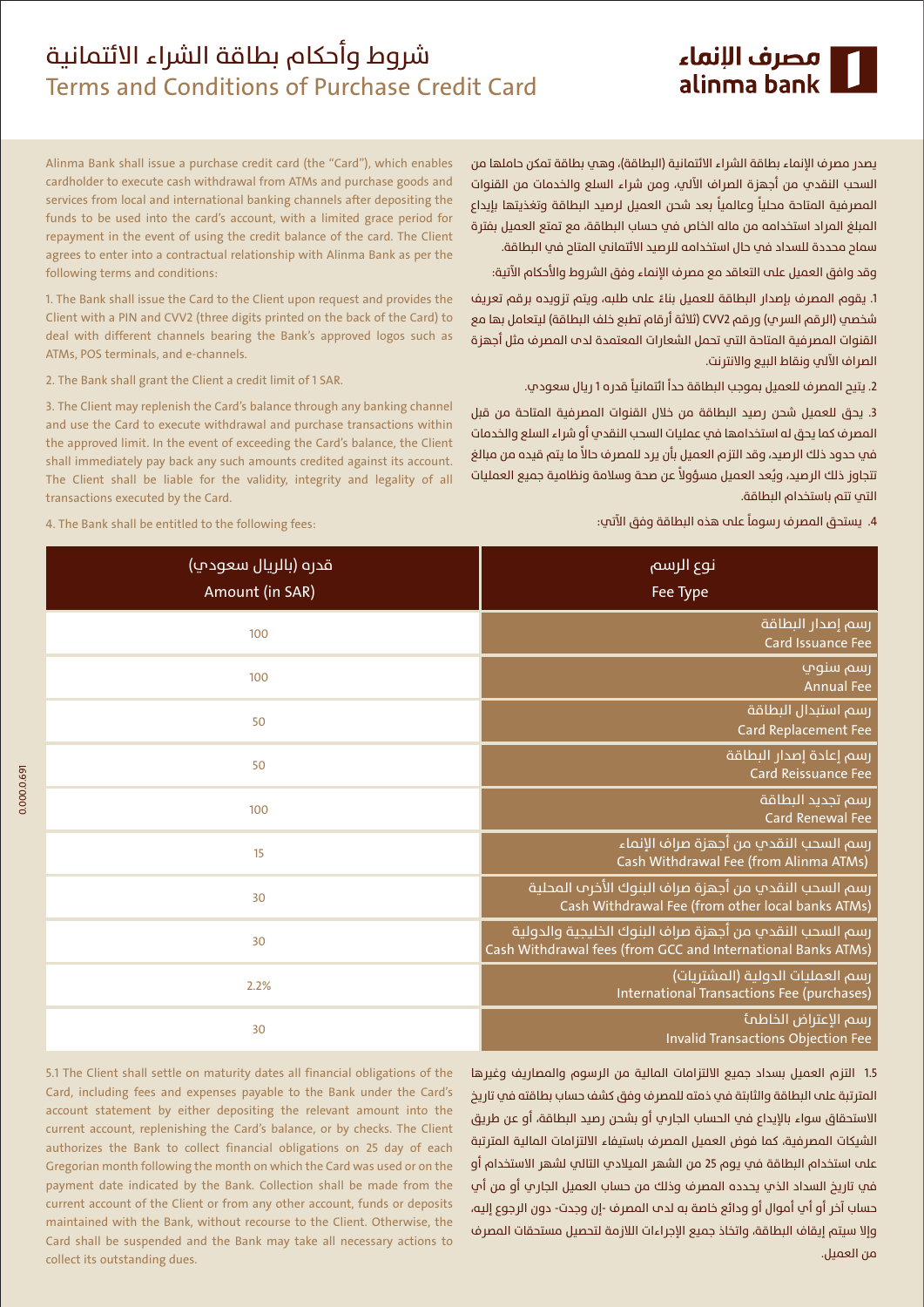2.5 التزم العميل بأن يسدد المبالغ والرسوم المستحقة عليه للمصرف خالصة من أب اعباء او ضرائب او رسوم مهما کان نوعها او مصدرها.

5.2 The Client shall pay all amounts and fees due to the Bank free and clear of any burdens, taxes or fees of whatever type and source.

> .<br>3.5 تعد جميع حسابات العميل لدم المصرف وفروعه على اختلاف أسمائها وأنواعها .<br>أيّاً كان نوع العملة المفتوحة بها بمثابة حساب واحد، ويحق للمصرف في أب وقت Ï .<br>يشاء دون الرجوع للعميل أن يجر<sup>ّ</sup> مقاصة مع حسابات العميل الجارية وخصم المبالغ .<br>المالية لمقابلة أب التزامات حالَّة على العميل تجاه المصرف، على أن يبدأ بالحسابات التي بعملة الالتزام نفسها، فإن لم تفِ تلك الحسابات بالتزامات العميل، فللمصرف الاستيفاء من حسابات العميل بالعملات الأخر v بسعر الصرف حين إجراء المقاصة، وبقدر ما يستوفمي به المصرف ما علم العميل من التزامات، كما أن للمصرف أن يستوفي من أب مصادر مالية أخر ب تحت يده للعميل كالضمانات ومستندات التحصيل وأوامر الدفع بمختلف أنواعها، وللمصرف مطلق الحق في استيفاء حقوقه مباشرة من جميع الأوراق المالية والتجارية باسم العميل لدم المصرف دون الحاجة إلى إخطار أو القيام بأي إجراء قانوني.

4.5 عند تنفيذ عملية شراء أو سحب نقدي بأي عملة أخر منفإنه يثبت علم العميل -بالريال السعودي- المبلغ المعادل لقيمة العملية بالعملة الأجنبية وذلك حسب سعر الصرف المطبق في اليوم الذي تتم فيه عملية التسوية، وقد تختلف أسعار الصرف من يوم لآخر وينصح العميل بالاتصال على المصرف لمعرفة سعر الصرف.

5.3 All the Client's accounts maintained with the Bank and its branches (with their different names, types, and currencies) shall be deemed a single account. The Bank may execute a clearing process without recourse to the Client and deduct any amounts payable to it by the Client. The clearing process starts with accounts denominated by the currency of the relevant obligation. If the balance of such accounts does not fulfill the Client's obligations, the Bank may deduct the obligation's total amount from the Client's accounts in other currencies as per the exchange rate prevailing on the clearing date. The Bank may also cover the Client's obligation from other financial sources falling under its custody, such as guarantees, collection documents and payment orders. The Bank may collect its dues from financial and commercial papers owned by the Client without notifying the Client or taking any legal action.

5.4 Upon executing a purchase or cash withdrawal in any other currency, the equivalent amount in Saudi Riyals shall be deducted against the value of such transaction in foreign currency as per the exchange rate prevailing on the settlement date. As exchange rate differs from time to time, the Client is advised to communicate with the Bank for regular updates on exchange rate.

## مثال توضيحي المسلمين المسلمين المسلمين المسلمين المسلمين المسلمين المسلمين المسلمين المسلمين المسلمين المسلمين

| ˈرسوم العملية  إجمالي المبلغ بالريال <br><b>Total Amount SAR</b> | Payment Fees                 | مبلغ العملية بالريال  <br><b>Transaction</b><br><b>Amount SAR</b> | <b>  مبلغ العملية  </b><br>بالدولار<br><b>Transaction</b><br>Amount USD | مبلغ العملية  <br>Transaction<br>Amount $(\epsilon)$ | تاريخ العملية<br><b>Transaction Date</b> | نوع العملية ا<br><b>Transaction Type</b> |
|------------------------------------------------------------------|------------------------------|-------------------------------------------------------------------|-------------------------------------------------------------------------|------------------------------------------------------|------------------------------------------|------------------------------------------|
| 416.65                                                           | 7.2.2                        | 407.68                                                            | <b>USD 108.54</b>                                                       | <b>EUR 100.00</b>                                    | 01 يناير 2020                            | مشتريات                                  |
| 416.65                                                           | 2.2%                         | 407.68                                                            | <b>USD 108.54</b>                                                       | <b>EUR 100.00</b>                                    | 01 <sup>st</sup> Jan 2020                | <b>Purchases</b>                         |
| 446.65                                                           | 2.2 ٪ + 30 ريال              | 407.68                                                            | <b>USD 108.54</b>                                                       | <b>EUR 100.00</b>                                    | 01 يناير 2020                            | سحب نقدمه                                |
| 446.65                                                           | $ L $ 30 + $\frac{7}{2}$ 2.2 | 407.68                                                            | USD 108.54                                                              | <b>EUR 100.00</b>                                    | $01st$ Jan 2020                          | Cash Withdrawal                          |

5. The Client acknowledges full liability for all obligations arising out of using the Card, whether the Client was aware of relevant transactions or not. The Client also acknowledges acceptance of entries executed by the Bank on its account as a result of using the Card. Such entries shall be deemed a valid and binding document in demonstrating such transactions, unless the contrary is evidenced by the Client.

6. The Client commits to execute cash withdrawals through ATMs only. The Client also undertakes not to execute cash withdrawals from branches of other banks. The Client further undertakes not to use the Card to execute purchases or get services prohibited by Sharia'h or Law. In the event of violating the foregoing, the Bank may suspend or cancel the Card and take any action to protect its rights.

7. The Bank shall send the account statement of the Card to the Client's address registered with the Bank or to any other address selected by the Client pursuant to a written notice delivered to the Bank. The account statement details transactions executed on the Card account during relevant term. An electronic copy of such statement may also be made available.

8. All account statements shall not include the documents pursuant to which the transaction has been entered into the Client's account, including bills and claim vouchers. If the Client requests such documents, the fees stated in Article (5) shall apply and the Client shall also incur any arbitration fees payable to the International Organization. If the Client objection proves to be valid, the Bank shall rectify the transaction and refund relevant fees back to the Client.

9. The Client may file an objection to any purchase or cash withdrawal transaction, provided that such an objection is submitted to the Bank as per applicable procedures within 30 days from the date of issuing the account statement. The Client should attach any supporting document, noting that the Bank's records related to the Client's Card account shall be deemed valid and binding on the Client and no objection may be raised thereto unless the Client proves otherwise.

5. أدرك العميل أنه مسؤول مسؤولية كاملة عن جميع الالتزامات التب تنشأ عن استخدام البطاقة، سواء تمت تلك العمليات بعلمه أو بدون علمه، وقد أقر العميل بقبوله للقيود التي يجريها المصرف على حسابه نتيجة لاستخدام البطاقة وتعد تلك .<br>القيود مستنداً صحيحاً وملزماً في إثبات تلك العمليات، إلا إن أثبت العميل خلاف ذلك.

6. التزه العميل عند رغبته في السحب النقدي بالبطاقة بأن يكون ذلك من خلال أجهزة الصراف الآلب فقط، وتعهد العميل بعدم تنفيذ سحوبات نقدية (يدوية) من فروع البنوك الأخرـم، كما تعهد بعدم استخدامها في القيام بعمليات الشراء أو الحصول ׇ֦֚֘֝ .<br>علم خدمات محر مة شر عاً أو نظاماً، وفي حال مخالفة ذلك فللمصر ف الحق في إيقاف البطاقة أو إلغائها واتخاذ ما يلزم لحفظ حقوق المصرف في مقابلة العميل.

.<br>7. برسل المصرف كشف حساب البطاقة إلي العميل علي عنوانه البريدي المسحل لدي المصرف -أو إلى أبٍ عنوان آخر يحدده العميل بموجب إشعار خطبٍ يتسلمه المصرف-.<br>يوضح العمليات التي تمت علم حساب بطاقته خلال فترة كشف الحساب، كما يمكن .<br>توفير نسخة إلكترونية لكشف عمليات البطاقة.

8. حمىع كشوف الحسابات لا تتضمن المستندات التب جر م يموجيها تقييد العملية علم حساب العميل كالفواتير وقسائم المطالبات ونحوها، وفي حال طلب العميل لها فإن .<br>المصرف يتقاضب مقابل إجراء ذلك رسماً وفقاً للجدول في المادة (5)، ويتحمل العميل .<br>أيضاً رسوم التحكيم التي تدفع للمنظمة العالمية في حال طلبه ذلك. وإذا تبين صحة موقف العميل فإن المصرف يلتزم بتصحيح العملية وإعادة الرسوم للعميل.

9. يحق للعميل تقديم اعتراض علم أب عملية شراء أو سحب نقدب شريطة تقديمه .<br>ذلك الاعتراض إلـ المصرف حسب الإجراءات المتبعة، خلال (..30..) يوماً من تاريخ إصدار .<br>كشف حساب البطاقة، مرفقاً بذلك أب مستند مؤيدٍ لدعواه، مع العلم بأن سجلات المصرف المتعلقة بحساب بطاقة العميل صحيحة وملزمة للعميل، ولا يحق له الاعتراض .<br>عليها إلَّا إذا ثبت للمصرف خلاف ذلك.

10. التزم العميل بتعويض المصرف عن جميع التكاليف التي تكبدها في سبيل ممارسة حقوقه الناشئة عن هذه الشروط والاحكام.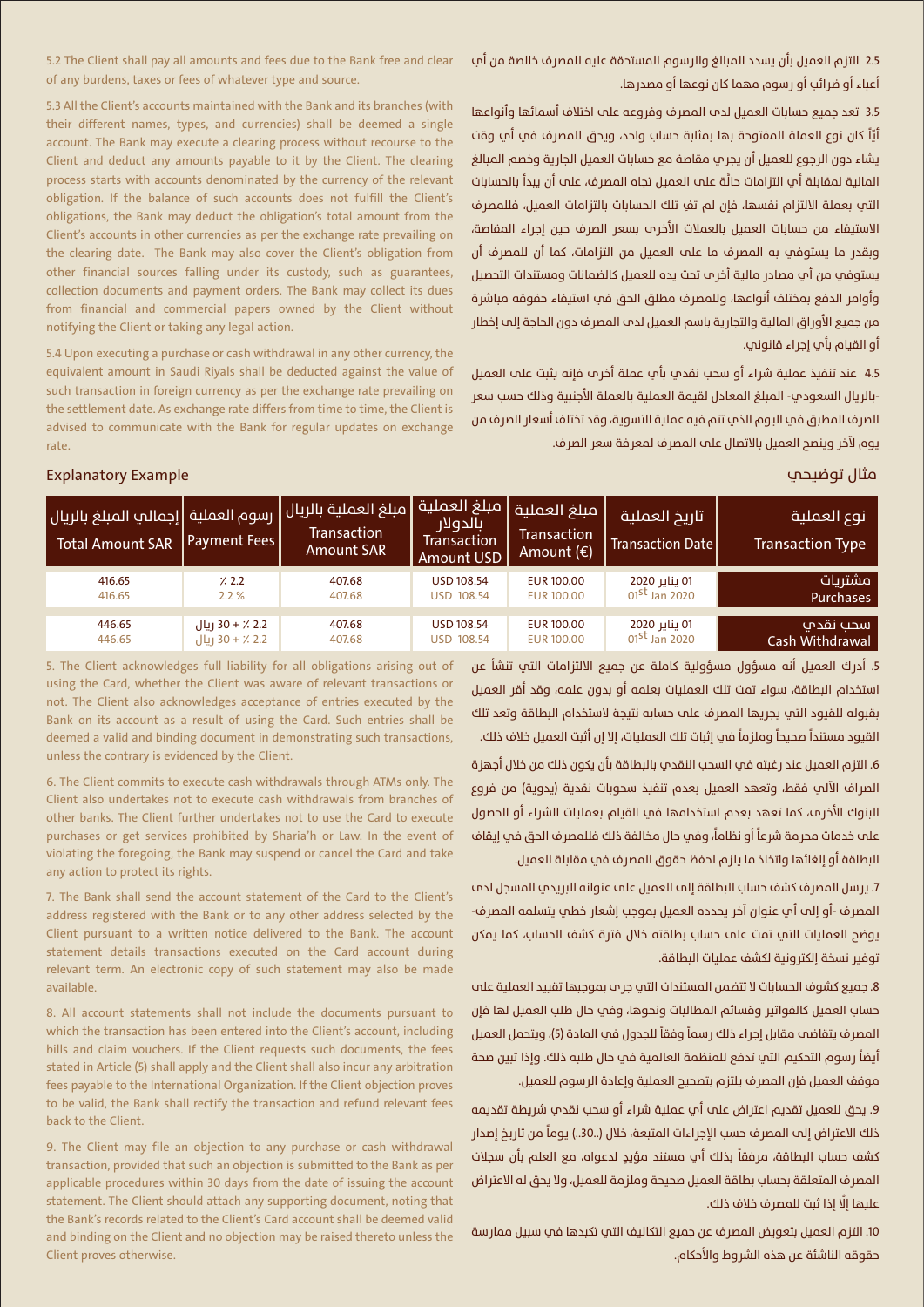10. The Client shall compensate the Bank for and against all costs incurred by the Bank by way of exercising its rights arising out hereof.

11. The Client acknowledges that the Card is non-assignable and shall be used only by the Client or the person in whose name it was issued upon the Client's request. The Client shall not give the Card to any other person or disclose the PIN to others for whatever reasons. The Client shall also sign on the back of the Card immediately upon receiving it. The Client shall be liable for any consequences resulting from violating the foregoing. The Client also acknowledges that the PIN is a personal signature, regardless of who uses the Card; and that all transactions executed through the Card shall fall under its responsibility. The Bank shall not bear any damages, consequences, losses or indemnifications resulting from non-compliance with the foregoing.

12. The Client shall immediately notify the Bank through any available channels if:

12.1 The Card is lost or stolen;

12.2 The Card is stuck by an ATM.

12.3 An error occurs in withdrawing cash from an ATM (excess or shortage);

12.4 Discovery of an error in recording account entries in ATMs, POS or online transactions (excess or shortage);

12.5 The Card is used in ATMs or POS terminals containing irrelevant accessories.

13. The Client shall incur all responsibilities and obligations, including amounts and damages, resulting from executing any transaction using the lost Card, whether with the Client's knowledge or not, unless a notice is sent to the Bank through its approved channels before the execution of such transaction. The Client realizes that it shall bear full responsibility as of the date of losing the Card until such incident is reported to the Bank with respect to transactions executed inside and outside the Kingdom.

14. The Bank shall not assume any liability or commitment towards the Client if specifications of commodities or purchases received by the Client differ from specifications provided for in the contract concluded between the Client and the Card acceptor. Likewise, the Bank shall not be liable for the Card rejection by any entity or POS terminal due to insufficient balance or any other reason or for any claims arising between the Client and any other entity.

15. The Bank shall not assume any liability or commitment towards the Client if the Client uses the Card for cash withdrawals in ATMs of other banks. In such case, the Client may submit "claim" objection to validate transaction.

### Card Cancelation/ Terms and Conditions Termination

من نقاط البيع قبول البطاقة بسبب نقصان رصيدها او لاپ سبب اخر، ولن يكون .<br>المصرف مسؤولاً بأي حال من الأحوال عن أب دعاوِ تنشأ بين العميل وأب مؤسسة أو شركة تجارية. 15. لا يتحمل المصر ف أب مسؤولية أو التزام تحاه العميل في حال استخدامها في عمليات السحب النقدي من خلال أجهزة الصراف الآلي غير المملوكة للمصرف،

11. أقر العميل بأن البطاقة غير قابلة للتحويل، فلا تستخدم إلا من قبل العميل أو .<br>الشخص الذي تصدر باسمه البطاقة بناء على طلب العميل، وقد التزم بعدم .<br>تسليمها للغير أو الإذن لغيره باستخدامها، أو إفشاء رقم التعريف الشخصي (الرقم السرم) إلى الغير مهما كانت الأسباب، كما التزم العميل بالتوقيع علي ظهر البطاقة فور تسلمها وفق نموذج توقيعه المعتمد لدم المصرف، ويتحمل العميل مسؤولية مخالفة ذلك. كما أقر بأن الرقم السري يعد بمثابة التوقيع .<br>الشخصي أياً كان مستخدم البطاقة وأن جميع العمليات المنفذة من خلال هذه البطاقة تحت مسؤوليته. ولا يتحمل المصرف مطلقاً أب أضرار أو نتائج أو خسائر أو

12. التزم العميل بإبلاغ المصرف من خلال إحدم قنواته المصرفية المتاحة فور

3.13 حدوث خطأ فم سحب المبلغ النقدم من حهاز الصراف بالزبادة أو بالنقص. 4.13 اكتشاف خطأ أو الاشتباه في تسجيل قيود علم حساب البطاقة نتيجة لاستخدام الصراف الالي أو أجهزة نقاط البيع أو الإنترنت سواء آكان ذلك بالزيادة أو

5.13 استخدام البطاقة على اجهزة صراف الي او جهاز نقاط بيع تحتوي على

.<br>13. أقر العميل بتحمله لجميع المسؤوليات والالتزامات بما في ذلك (المبالغ والأضرار) المترتىة على تنفيذ أب عمليات باستخدام البطاقة المفقودة سواء تمت .<br>العمليات بعلمه أو بدون علمه، وذلك ما لم يتسلم المصرف إشعاراً من خلال قنواته المعتمدة بذلك قبل تنفيذ تلك العمليات، وقد علم العميل وأدرك أنه يتحمل دون المصرف المسؤولية الكاملة المترتبة من حين فقد البطاقة إلى ساعة

14. لا يتحمل المصرف أبٍ مسؤولية أو التزام تجاه العميل في حال حصول اختلاف في مواصفات البضائع أو المشتريات عما جرـم به التعاقد بين العميل وقابل .<br>البطاقة، ولن يكون المصرف مسؤولاً عن رفض أب مؤسسة أو شركة تجارية أو أب

اجهزة ملحقة يظهر انه لا علاقة لها بجهاز الصراف الالي او نقاط البيع.

الإيلاغ في التعاملات داخل المملكة العربية السعودية وخارجها.

تعويضات تترتب علم عدم الالتزام بأم مما ذكر.

.<br>2.13 احتجاز البطاقة في الجهاز المستخدم.

تعرضه لأمر من الحالات الآتية: 1.13 فقدان أو سرقة البطاقة.

אà.

وللعميل في هذه الحال تقديم اعتراض "مطالبة" للتأكد من صحة العملية.

## 16. [الغاء البطاقة / إنهاء العمل بالشروط والأحكام

16.1 The Bank may cancel and suspend the Card upon account closure, violation by the Client of these terms and conditions, misusing the Card or for any other reason.

16.2 The Client may cancel the Card within (10) days of receipt, provided that the Card has not been activated and, in such case, the Bank shall not impose any fees on the Client.

16.3 The Bank may cancel the Card and terminate these terms and conditions at any time if the Client does not execute its obligations provided for therein. The Bank may also take all necessary actions to collect its entitlements (if any) from the Client, including reporting such incident to SIMAH.

16.4 The Bank may, at any time, change or amend any term and condition of this Agreement. Any such change or amendment shall be effective and binding on the Client following serving a notice to its registered address or via any other appropriate means, unless the Client expresses its objection within 30 days from the date of serving the notice. The Client continuity in dealing with the Bank shall be deemed an acceptance of the change and amendment. In the event of disagreement, the Client may return the Card to

1.17 يحق للمصر ف إلغاء البطاقة وإيقاف استخدامها عند إغلاق الحساب، أو في حال مخالفة العميل لهذه الشروط والاحكام، او لسوء الاستخدام، او لغير ذلك من الاسباب. 2.17 يحق للعميل إلغاء البطاقة دون مطالبة المصرف له بأب رسوم خلال (10) أيام من تاريخ تسلمها ما لم يقم بتفعيل البطاقة.

3.17 يحق للمصرف إلغاء البطاقة وإنهاء العمل بالشروط والاحكام فب اب وقت يراه في حال عدم تنفيذ العميل لالتزاماته الواردة بها، وللمصرف الحق في اتخاذ جميع الإجراءات اللازمة لتحصيل مستحقاته -إن وجدت- من العميل بما فيها الإبلاغ عن مماطلته إلى الشركة السعودية للمعلومات الائتمانية (سمة).

4.17 يحق للمصرف في أب وقت يراه تعديل أو تغيير أب من الشروط والأحكام، ويصبح .<br>أي تغيير أو تعديل نافذاً وملزماً للعميل بعد تبليغه بأي وسيلة من وسائل تواصل .<br>المصرف مع عملائه، ويعد ذلك التغيير أو التعديل نافذاً في مواجهة العميل ما لم يُبدِ .<br>اعتراضه عليه خلال (30 يوماً) من تاريخ تبليغه أو إرسال الإشعار إليه، كما أن استمرار .<br>العميل في التعامل مع المصرف يُعد قبولاً منه بها. وللعميل في حال عدم موافقته علم تلك التعديلات ان يعيد البطاقة إلم المصرف ويطلب إلغاءها، وذلك بعد سداد